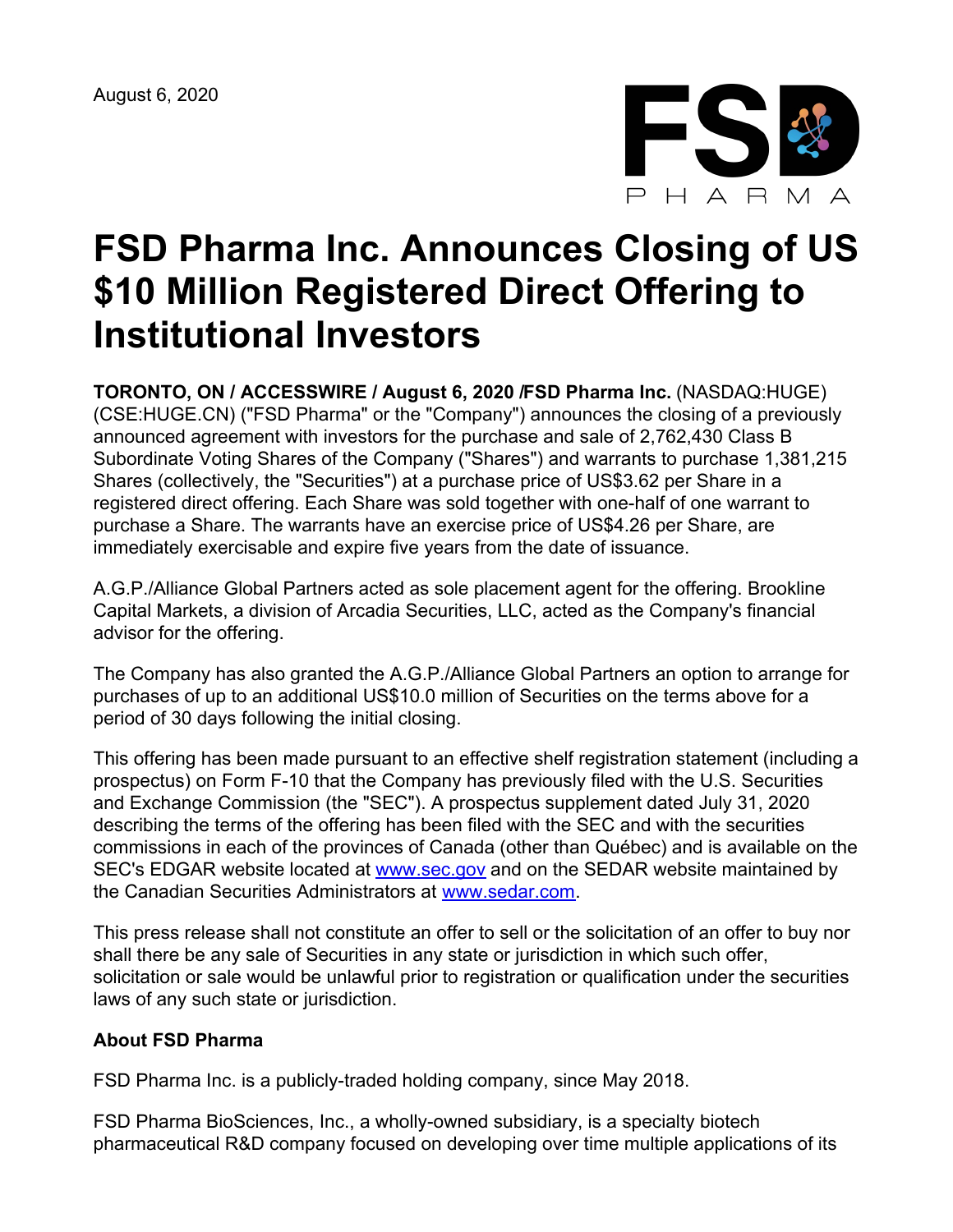lead compound, ultramicronized-palmitoylethanolamide ("FSD201"), by down-regulating the cytokines to effectuate an anti-inflammatory response.

## **Forward-Looking Statements**

Neither the Canadian Securities Exchange nor its regulation services provider accept responsibility for the adequacy or accuracy of this press release.

Certain statements contained in this press release constitute "forward-looking information" and "forward-looking statements" within the meaning of applicable Canadian and U.S. securities laws (collectively, "Forward-Looking Information"). Forward-Looking Information includes, but is not limited to, information with respect to FSD Pharma's strategy, plans or future financial or operating performance, receipt of any U.S. Food and Drug Administration approvals, the costs associated with such planned trials, FSD Pharma's ability to obtain required funding and the terms and timing thereof, the development of any applications of FSD201, by down-regulating the cytokines to effectuate an anti-inflammatory response and statements regarding the closing of the offering. The use of words such as "budget", "intend", "anticipate", "believe", "expect", "plan", "forecast", "future", "target", "project", "capacity", "could", "should", "focus", "proposed", "scheduled", "outlook", "potential", "estimate" and other similar words, and similar expressions and statements relating to matters that are not historical facts, or statements that certain events or conditions "may" or "will" occur, are intended to identify Forward-Looking Information and are based on FSD Pharma's current beliefs or assumptions as to the outcome and timing of such future events. Such beliefs or assumptions necessarily involve known and unknown risks and uncertainties that could cause actual results to differ materially from those expressed or implied in such Forward‐Looking Information. Certain of these risks and uncertainties are described in the prospectus supplement, the prospectus and the registration statement, as well as in the Company's continuous disclosure filings available under the Company's SEDAR profile at [www.sedar.com](https://pr.report/aLf2kiCd) and under the Company's EDGAR profile at[www.sec.gov](https://pr.report/-SmPk7Uc). Forward‐Looking Information is not a guarantee of performance. The Forward-Looking Information contained in this press release is made as of the date hereof, and FSD Pharma is not obligated to update or revise any Forward-Looking Information, whether as a result of new information, future events or otherwise, except as required by law. Because of the risks, uncertainties and assumptions contained herein, investors should not place undue reliance on Forward Looking-Information. The foregoing statements expressly qualify any Forward-Looking Information contained herein.

## **For further information:**

Sandy Huard, Head of Communications, FSD Pharma Inc. [sandy@fsdpharma.com](mailto:sandy@fsdpharma.com) (647) 864-7969

Zeeshan Saeed, President, FSD Pharma Inc. [zeeshan@fsdpharma.com](mailto:zeeshan@fsdpharma.com)

Investor Relations [IR@fsdpharma.com](mailto:IR@fsdpharma.com)

**SOURCE:** FSD Pharma, Inc.